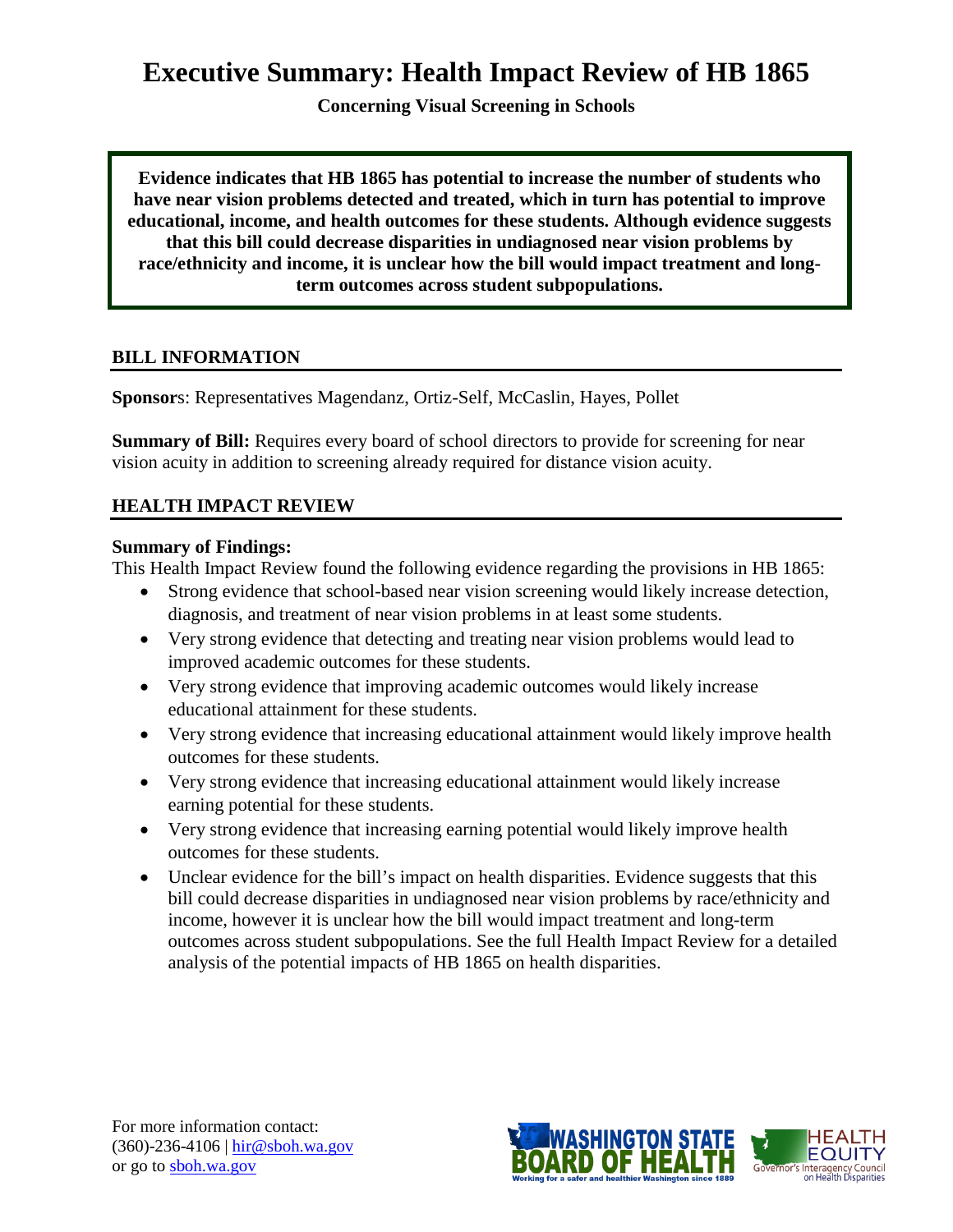# **Health Impact Review of HB 1865**

**Concerning Visual Screening in Schools**

## **February 4, 2016**

Author: Sierra Rotakhina Contributor/Reviewer: Christy Hoff Reviewer: Michelle Davis Reviewer: Kelie Kahler

## **Acknowledgement**

We would like to thank the school health experts who provided technical support for this Health Impact Review.

#### **Contents**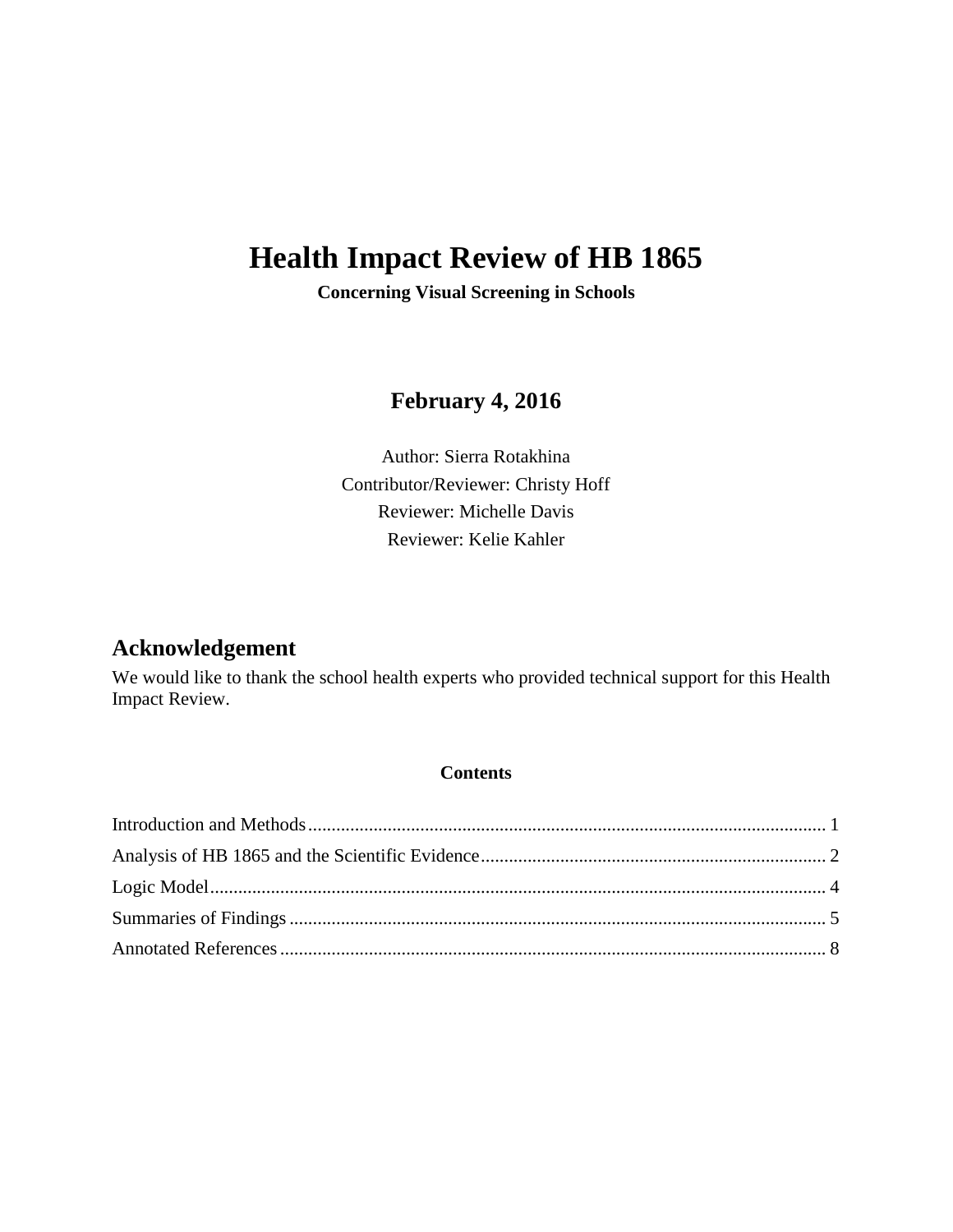## **Introduction and Methods**

<span id="page-2-0"></span>A Health Impact Review is an analysis of how a proposed legislative or budgetary change will likely impact health and health disparities in Washington State [\(RCW 43.20.285\)](http://apps.leg.wa.gov/rcw/default.aspx?cite=43.20.285). For the purpose of this review 'health disparities' have been defined as the differences in disease, death, and other adverse health conditions that exist between populations [\(RCW 43.20.270\)](http://apps.leg.wa.gov/rcw/default.aspx?cite=43.20.270). This document provides summaries of the evidence analyzed by State Board of Health staff during the Health Impact Review of House Bill 1865 [\(HB 1865\)](http://app.leg.wa.gov/billinfo/summary.aspx?bill=1865&year=2015).

Staff analyzed the content of HB 1865 and created a logic model depicting possible pathways leading from the provisions of the bill to health outcomes. We consulted with experts in school-based health and vision screening. State Board of Health staff can be contacted for more information on which stakeholders were consulted on this review. We conducted objective reviews of the literature for each pathway using databases including PubMed and Google Scholar.

The following pages provide a detailed analysis of the bill including the logic model, summaries of evidence, and annotated references. The logic model is presented both in text and through a flowchart (Figure 1). The logic model includes information on the strength of the evidence for each relationship. The strength-of-evidence has been defined using the following criteria:

- Not well researched: the literature review yielded few if any studies or only yielded studies that were poorly designed or executed or had high risk of bias.
- **A fair amount of evidence:** the literature review yielded several studies supporting the association, but a large body of evidence was not established; or the review yielded a large body of evidence but findings were inconsistent with only a slightly larger percent of the studies supporting the association; or the research did not incorporate the most robust study designs or execution or had a higher than average risk of bias.
- **Strong evidence:** the literature review yielded a large body of evidence on the relationship (a vast majority of which supported the association) but the body of evidence did contain some contradictory findings or studies that did not incorporate the most robust study designs or execution or had a higher than average risk of bias; or there were too few studies to reach the rigor of 'very strong evidence'; or some combination of these.
- **Very strong evidence:** the literature review yielded a very large body of robust evidence supporting the association with few if any contradictory findings. The evidence indicates that the scientific community largely accepts the existence of the association.

Staff made modifications to these criteria at the start of the 2015 legislative session beginning January 12, 2015. Therefore strength-of-evidence rankings may not be comparable between reviews completed before and those completed after this date.

This review was subject to time constraints, which influenced the scope of work for this review. The annotated references are only a representation of the evidence and provide examples of current research. In some cases only a few review articles or meta-analyses are referenced. One article may cite or provide analysis of dozens of other articles. Therefore the number of references included in the bibliography does not necessarily reflect the strength-of-evidence. In addition, some articles provide evidence for more than one research question so they are referenced multiple times.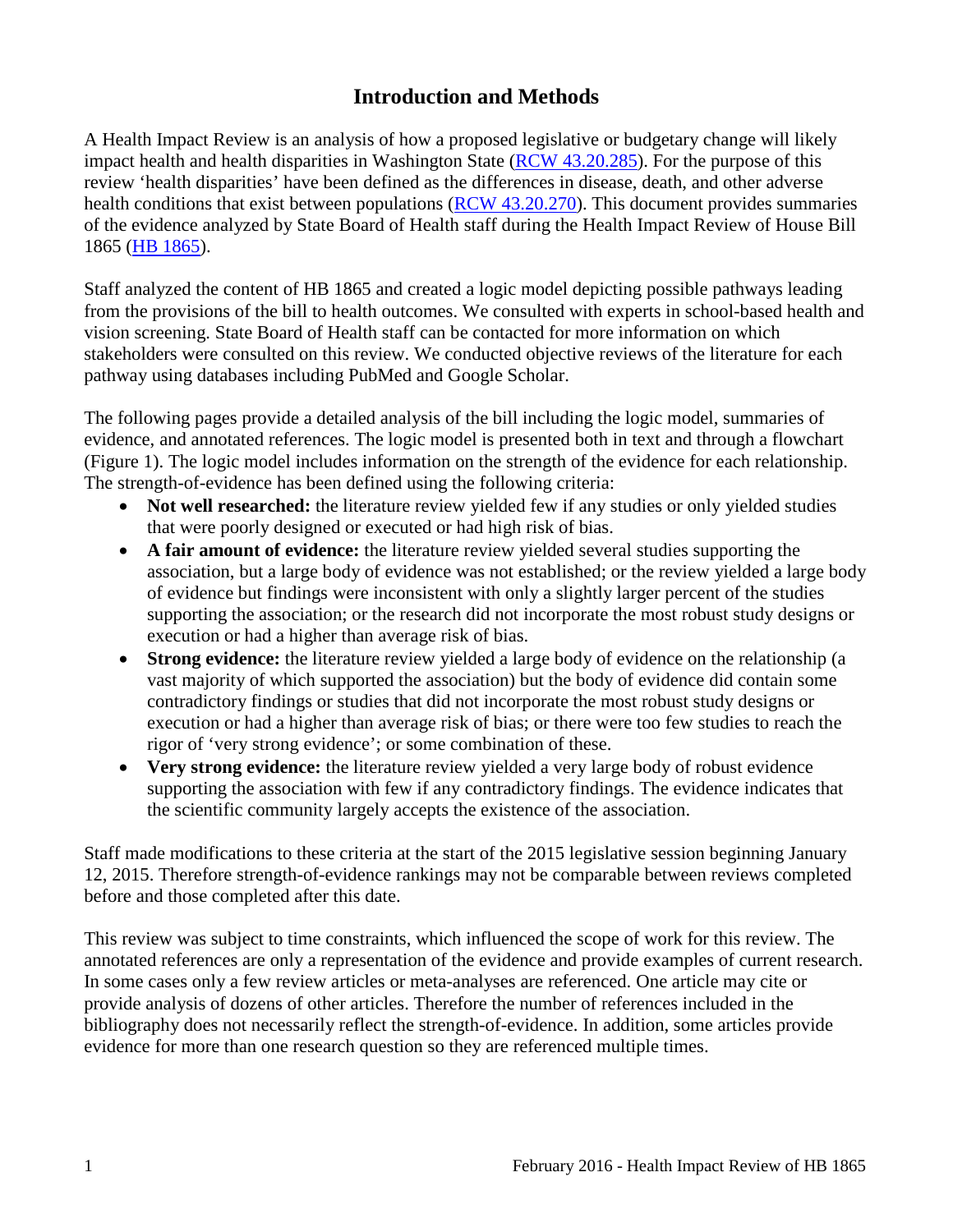## **Analysis of HB 1865 and the Scientific Evidence**

#### <span id="page-3-0"></span>*Summary of HB 1865*

Requires every board of school directors to provide for screening for near vision acuity in addition to screening already required for distance vision acuity.

#### *Health impact of HB 1865*

Evidence indicates that HB 1865 has potential to increase the number of students who have near vision problems detected and treated, which in turn has potential to improve educational, income, and health outcomes for these students. Although evidence suggests that this bill could decrease disparities in undiagnosed near vision problems by race/ethnicity and income, it is unclear how the bill would impact treatment and long-term outcomes across student subpopulations.

#### *Pathways to health impacts*

The potential pathways leading from the provisions of HB 1865 to improved health are depicted in Figure 1. There is strong evidence that vision screening leads to increased detection, diagnosis, and treatment of vision problems in at least some students.<sup>[1-6](#page-9-1)</sup> There is very strong evidence that near vision problems are associated with adverse academic outcomes and that treating vision problems is associated with improvements in these outcomes. For example, near vision problems have been linked to lower reading level, lower reading scores, and slower reading speed. Treating vision problems has been linked to improved grades and standardized test scores.<sup>7-9</sup> In addition the literature indicates that there is very strong evidence that improved educational outcomes are associated with higher educational attainment,<sup>[10-13](#page-12-0)</sup> that higher educational attainment is associated with better health,<sup>14-23</sup> and that higher educational attainment is associated with higher earning potential.<sup>[19](#page-14-0)[,24](#page-15-0)</sup> There is also very strong evidence that improved earning potential is associated with improved health outcomes.<sup>[19,](#page-14-0)[20](#page-14-1)[,23,](#page-15-1)[25-28](#page-15-2)</sup>

The likely impact of near vision screening on heath disparities is less clear. Overall the evidence suggests that universal school near vision screening could help decrease health disparities in undiagnosed near vision problems as low-income and students of color are more likely to have their vision problems undiagnosed[.8](#page-12-1) However, if those students do not receive follow-up care, an abnormal screen will not result in improved vision, and at least one study has found that low-income students may be less likely to receive follow-up eye exams.<sup>[4](#page-10-0)</sup> A majority of the evidence, though, does suggest that once treatment (e.g. eye-glasses) are prescribed, that there is similar eye-glass use across student populations,[6](#page-11-1) and that vision problems in students were being adequately corrected regardless of child race/ethnicity or parental income or education attainment[.](#page-10-1)<sup>3</sup> Low-income students and students of color are also more likely to be falling into the educational opportunity gap, so detection and treatment of near vison problems (even if not distributed similarly across all student populations) may have a greater positive impact on these students because they are facing greater academic repercussions as a result of untreated vision problems.

In addition, experts in school-based health in Washington have indicated that school nurses already have a workload that exceeds their capacity, a problem that is worse in schools with fewer resources. These experts have expressed that without additional funding for more screening, some schools may not have the capacity to meet this new mandate. This could lead to the additional risk that low-income schools would be less likely than schools with greater resources to implement effective screening programs.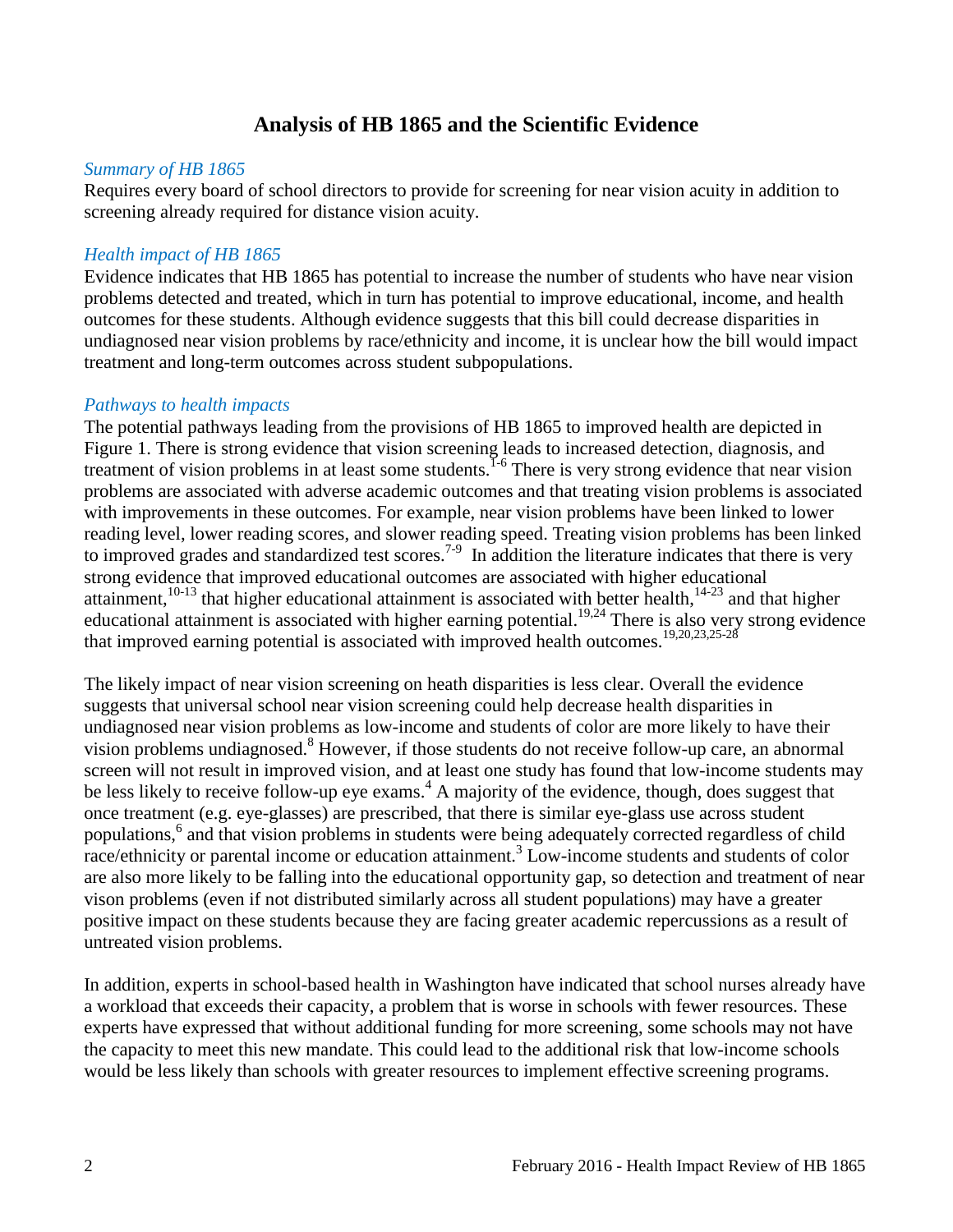Due to time limitations we only researched the most direct connections between the provisions of the bill and decreased health disparities and did not explore the evidence for all possible pathways. For example, potential pathways that were not researched include:

- Evidence for how near vision problems impact quality of life outside of the classroom.
- Evidence for how near vision problems impact behavior and involvement in the justice system.
- Evidence for the potential benefits of diagnosing near vision problems even if they go untreated (e.g. decreased risk of misdiagnosed learning disabilities, student and parent understanding, support from school personnel).

#### *Magnitude of impact*

The fiscal note for HB 1865 estimates that school nurses annually screen about 490,652 students for far vision acuity. While schools may voluntarily screen for near vision acuity, experts in school-based health and vision screening in Washington have indicated that they don't know of any schools that are currently screening for near vision problems, so we have assumed that this same number of students would begin to be screened for near vision acuity as a result of HB 1865.

We do not have good data on the number of near vision problems among students in Washington State because this is not currently routinely screened for. Therefore the following estimates of the number of students with near vision problems who would be detected are very rough estimates that often depend on findings from one study which may not be fully generalizable to Washington. Research has found that somewhere between 4% and 12.[8](#page-12-1)% of students screened had abnormal results for near vision acuity.<sup>1,8</sup> This indicates that, in Washington, somewhere between 19,626 and 62,803 students may be referred for a follow-up eye exam. Studies have found varying results on how many parents will take their child for a follow-up eye exam after receiving a letter indicating that their child had an abnormal vision screening. These rates range from  $32\%$  to  $70\%$ .<sup>1,[2,](#page-9-2)[4](#page-10-0)</sup> This indicates that between 6,280 and 43,962 students may actually attend a follow-up appointment. One study found that 80% of students who received a follow-up exam after being referred from a screening program had visual abnormalities $4$  indicating that between 5,024 and 35,170 referred students who seek follow-up may be diagnosed. Research suggests that the percent of students who wear their glasses once prescribed and obtained ranges from about 13% to  $82\%$ [,](#page-11-1) which indicates that between 653 and 28,839 Washington students may actually see an improvement in their near vision as a result of school-based screening. These estimates are also provided in Table 1.

| Table 1. Estimated Magnitude of Impact of School-Based Near Vision Screening in Washington |                  |  |
|--------------------------------------------------------------------------------------------|------------------|--|
| Estimated number of students to be screened                                                | 490,652          |  |
| Estimated number of students to be referred for follow-up exam                             | 19,626 to 62,803 |  |
| Estimated number of students to attend follow-up exam                                      | 6,280 to 43,962  |  |
| Estimated number or students to be diagnosed with a visual abnormality                     | 5,024 to 35,170  |  |
| Estimated number of students to see an improvement in their near vision                    | 653 to 28,839    |  |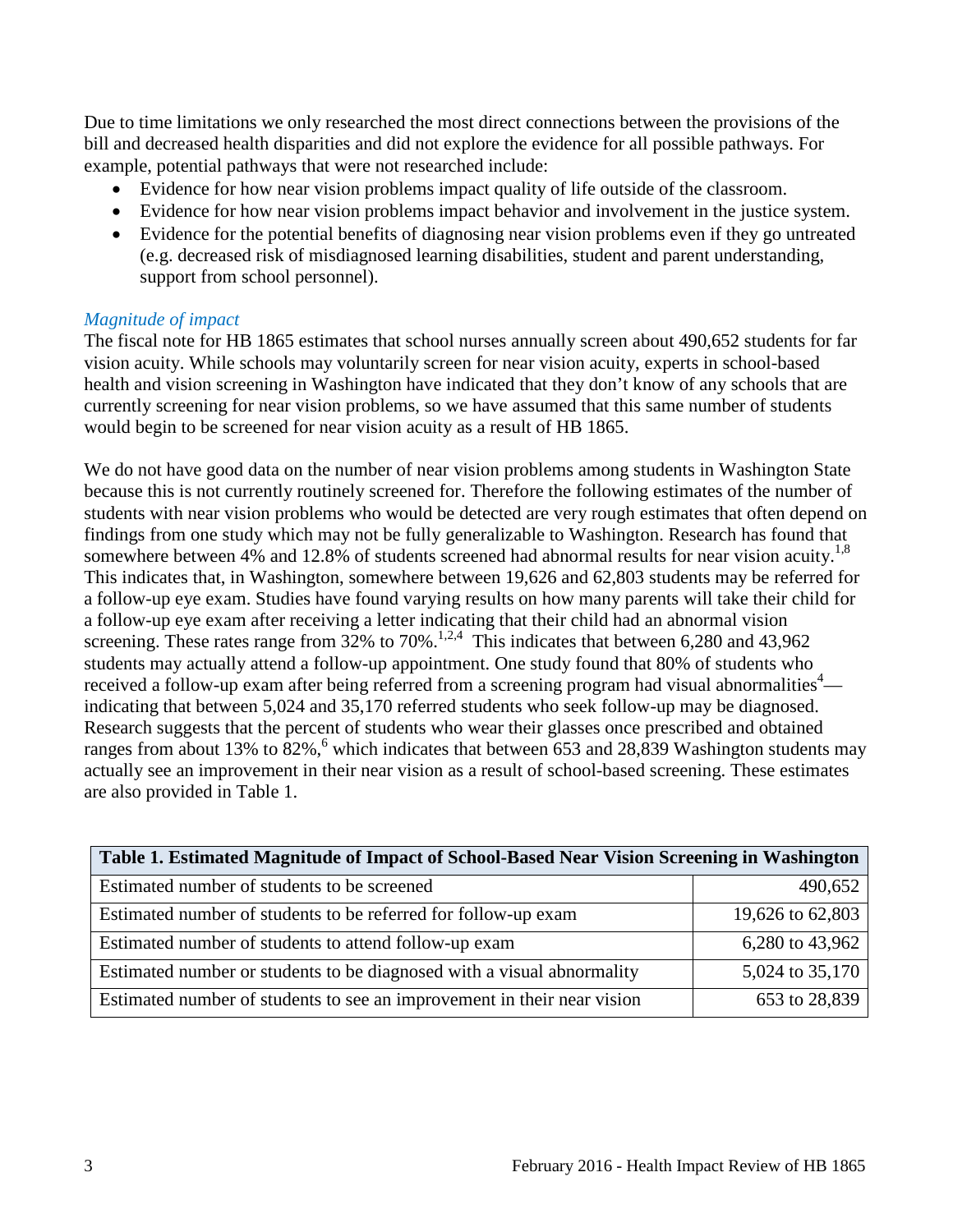# **Logic Model**



<span id="page-5-0"></span>\*See the full Health Impact Review for a detailed analysis of the potential impacts of HB 1865 on health disparities



# **Figure 1 Concerning Visual Screening in Schools HB 1865**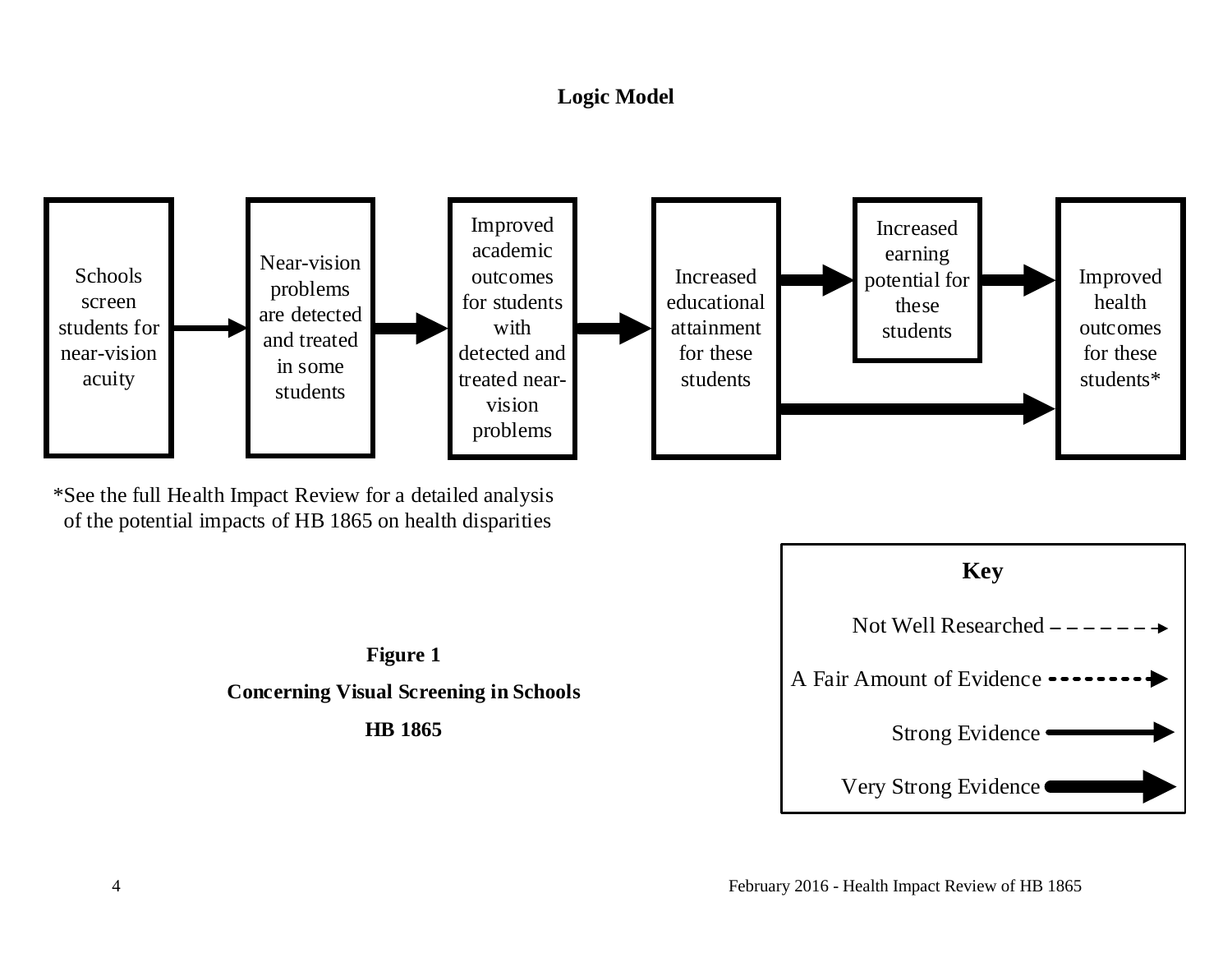### **Summaries of Findings**

#### <span id="page-6-0"></span>**Will screening for near vision acuity lead to near vision problems being detected and treated?**

There is strong evidence that vision screening leads to increased detection, diagnosis, and treatment of vision problems in students. The evidence does not suggest that **all** students with screened-for vision problems will be detected through school-based screening, that all parents who receive a letter from the school recommending that their child receives a follow-up eye exam will take their child to a follow-up exam, or that students prescribed glasses will wear them when needed. However, at least some students who would have otherwise gone undetected with near vision problems will likely be detected and treated leading to an improvement in their vision.<sup>1-6</sup> Studies have found varying results on how many parents will take their child for a follow-up eye exam after receiving a letter indicating that their child had an abnormal vision screening. These rates range from  $32\%$  to  $70\%$ .<sup>[1,](#page-9-1)[2,](#page-9-2)[4](#page-10-0)</sup> Parents have cited several barriers to attending a follow-up eye exam including cost, lack of time, lack of transportation, difficulty making an appointment, having all adults in the household working, and not seeing vision care as a priority. [2](#page-9-2)

In order for vision screening to actually lead to improved vision, students need to receive both a follow-up eye exam with diagnosis and treatment, and to wear their glasses. Research suggests that the percent of students who wear their glasses once prescribed and obtained ranges from about 13% to  $82\%$ .<sup>6</sup> One study found that 28% of vision problems had been adequately corrected at follow-up (meaning that the child had been prescribed and was wearing appropriate corrective lenses).<sup>3</sup> Parents and students have cited several barriers to wearing glasses such as youth losing or breaking them.<sup>6</sup> So, while the evidence suggests that the rates of follow-up and compliance with treatment (e.g. wearing glasses) following vision screening is not universal, and in some cases can be quite low, it does indicate that some youth who would have otherwise gone with undetected and untreated vision problems will receive and wear glasses and see an improvement in their vision.

#### **Will near vision problems being detected and treated lead to improved academic outcomes for those students?**

There is very strong evidence that near vision problems are associated with adverse academic outcomes and that treating vision problems is associated with improvements in these outcomes. For example, near vision problems have been linked to lower reading level, lower reading scores, and slower reading speed. Treating vision problems has been linked to improved grades and standardized test scores.<sup>7-9</sup> For example, one study found that near vision problems were associated with lower levels of reading, but that when 25 students were given vision correction 84% of them gained over 20 percentage points in their achievement test percentile rank.<sup>7</sup> Evidence also indicates that undetected or untreated vision problems can also be a risk factor for social or emotional problems, but we did not fully explore these potential links.<sup>8</sup>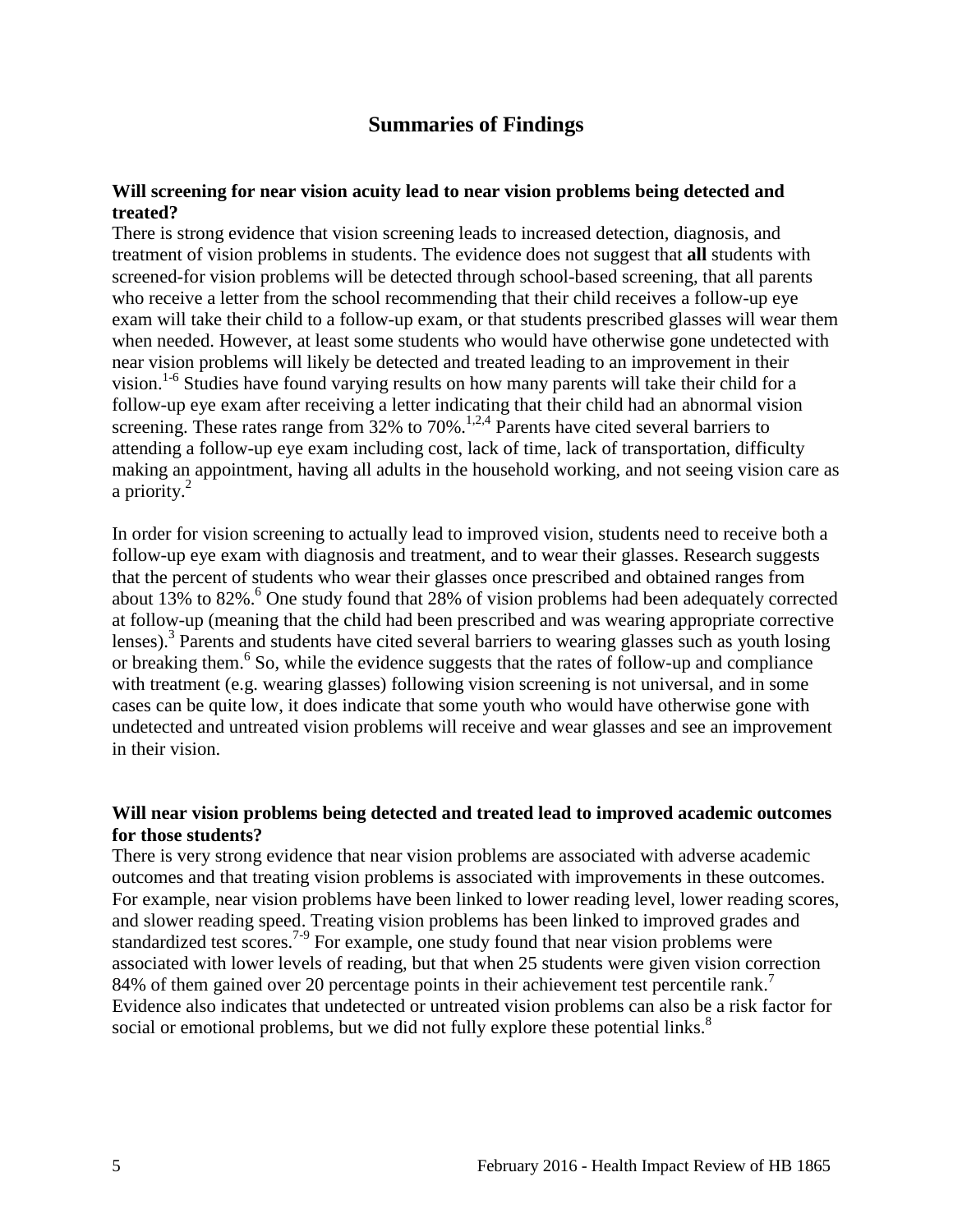#### **Will improving academic outcomes for these students lead to increased educational attainment?**

There is very strong evidence that improved educational outcomes are associated with higher educational attainment.<sup>[10-13](#page-12-0)</sup> For example, one study found that low grades during primary school were predictive of not having completed a secondary education by age 20 or  $21<sup>13</sup>$  These links are well documented and because this connection is widely accepted, less time was dedicated to researching this relationship. In addition several measures of educational outcomes are innately indicative of education attainment (e.g. specific grades are required as a prerequisite for high school graduation—one measure of educational attainment) further supporting the strength-ofevidence for this relationship.

#### **Will increased educational attainment for these students improve health outcomes?**

There is very strong evidence that higher educational attainment is associated with better health. Data collected nationally and in Washington State indicate a correlation between higher educational attainment and positive health outcomes such as decreased rates of diabetes, oral health problems, tobacco use, inactivity, obesity, depression, and coronary heart disease. The correlation between health and education is observed even after controlling for income, which can also serve as a mediating factor. [14-23](#page-13-0)

#### **Will increased educational attainment for these students improve earning potential?**

There is very strong evidence for the connections between increasing educational attainment and increasing income as well as decreasing rates of unemployment. These links are well documented globally, and data indicate that these trends do exist in Washington State as well.<sup>19[,24](#page-15-0)</sup> Because this connection is widely accepted, less time was dedicated to researching this relationship.

#### **Will improved earning potential for these students improve health outcomes?**

There is very strong evidence that economic instability, low-income, and low socioeconomic status (SES) are associated with adverse health outcomes, such as, depression, acute and recurring infections, poor heath-status, higher body mass index (BMI), and poor oral health.<sup>19,[20,](#page-14-1)[23,](#page-15-1)[25-28](#page-15-2)</sup> Data indicate that the correlation between low-income and poor health is also found in Washington State.<sup>19,[20,](#page-14-1)[23](#page-15-1)</sup>

#### **Will improved health outcomes for these students lead to decreased health disparities?**

The impacts of universal school near vision screening on health disparities are unclear. There are several mechanisms through which universal school screening could impact gaps in educational opportunity and health outcomes. The following questions must be considered:

- Will screening detect more vision problems among some populations than others?
- Will some populations be more likely to receive treatment if a near vision problem is detected?
- Will some populations be more likely to comply with treatment (e.g. wear glasses) if prescribed?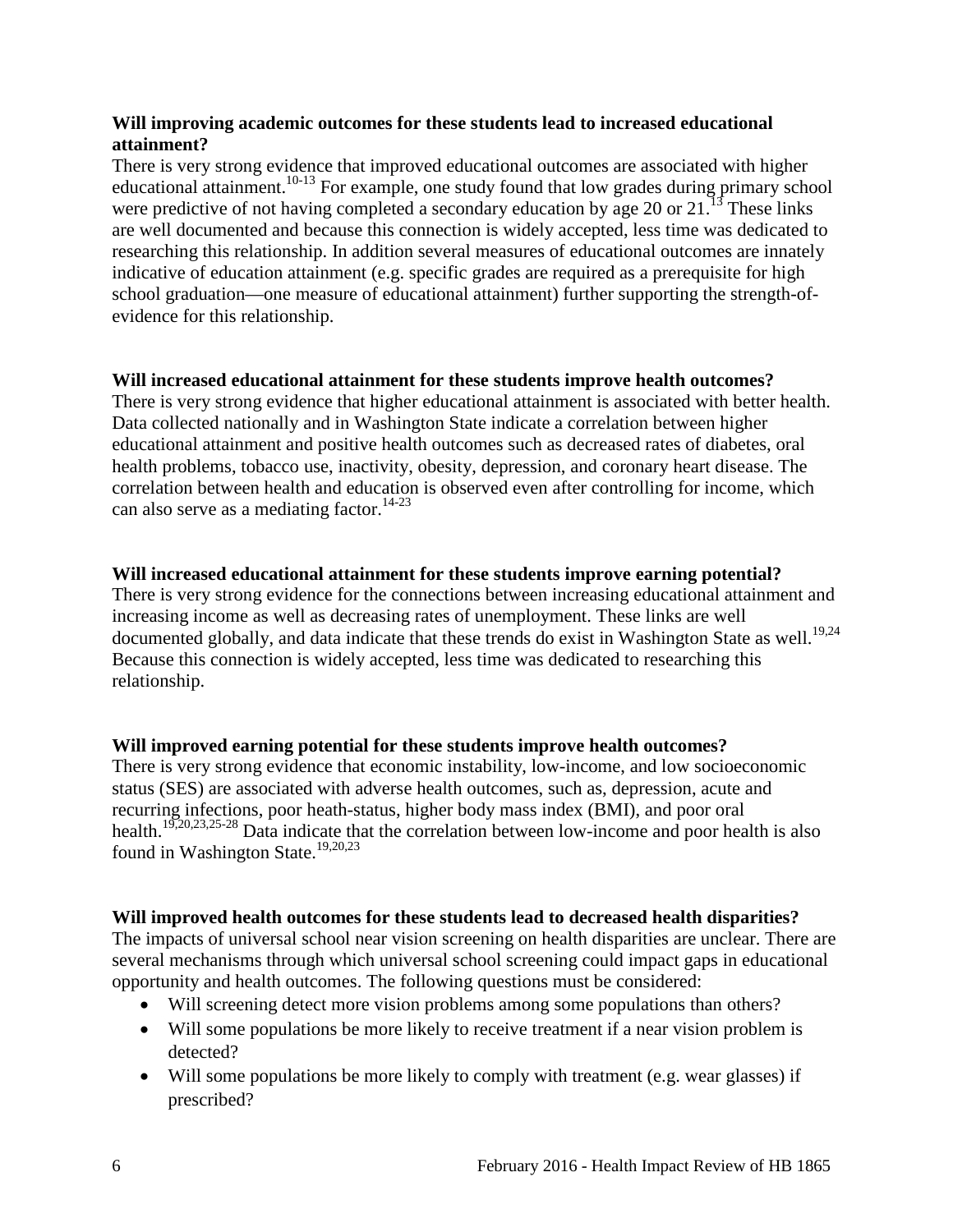Evidence indicates that low-income and youth of color are more likely to have vision problems in general and to have **undiagnosed** vision problems[.](#page-12-1) <sup>8</sup> This indicates that universal schoolscreening would have a greater positive impact on these student populations in regards to detecting near vision problems. However, the evidence is unclear concerning which students will receive a follow-up eye examination once a parent or guardian has received a letter from the school indicating that their child received an abnormal vision screen and recommending that their child receive an eye examination because they had an abnormal vision screen. One study found that there was no difference in follow-up exams by insurance status (a proxy for income), but that students receiving free/reduced lunch (another proxy for income) were less likely than their counterparts to receive a follow-up exam following an abnormal screen.<sup>4</sup> Evidence is also not fully consistent with regard to compliance in eye-glass use among different student populations. While some evidence has found that White students were more likely than their counterparts to wear their glasses once prescribed, [8](#page-12-1) a majority of the studies have found **no** significant difference in compliance by parental education or socioeconomic status or student race/ethnicity[.6](#page-11-1)

Overall this evidence suggests that universal school near vision screening could help decrease health disparities in undiagnosed near vision problems as low-income and students of color are more likely to have their vision problems undiagnosed in the absence of school screening.<sup>8</sup> However, if those students do not receive follow-up care, an abnormal screen will not result in improved vision. A majority of the evidence, though, does suggest that once treatment (e.g. eyeglasses) is prescribed, that there is similar compliance across student populations.<sup>6</sup> In addition, another study found that vision problems in students were being adequately corrected regardless of child race/ethnicity or parental income or education attainment[.](#page-10-1) <sup>3</sup> Another important point to consider is that low-income students and students of color are more likely to be falling into the educational opportunity gap, so detection and treatment of near-vison problems (even if not distributed similarly across all student populations) may have a greater positive impact on these students because they are facing greater academic repercussions as a result of untreated vision problems.

This discussion assumes that near vision screening would be implemented in all Washington schools. However, experts in school-based health in Washington have indicated that school nurses already have a workload that exceeds their capacity, a problem that is worse in less resourced schools. These experts have expressed that without additional funding for more screening, some schools may not have the capacity to meet this new mandate. This could lead to the additional risk that low-income schools would be less likely than more resourced schools to implement effective screening programs.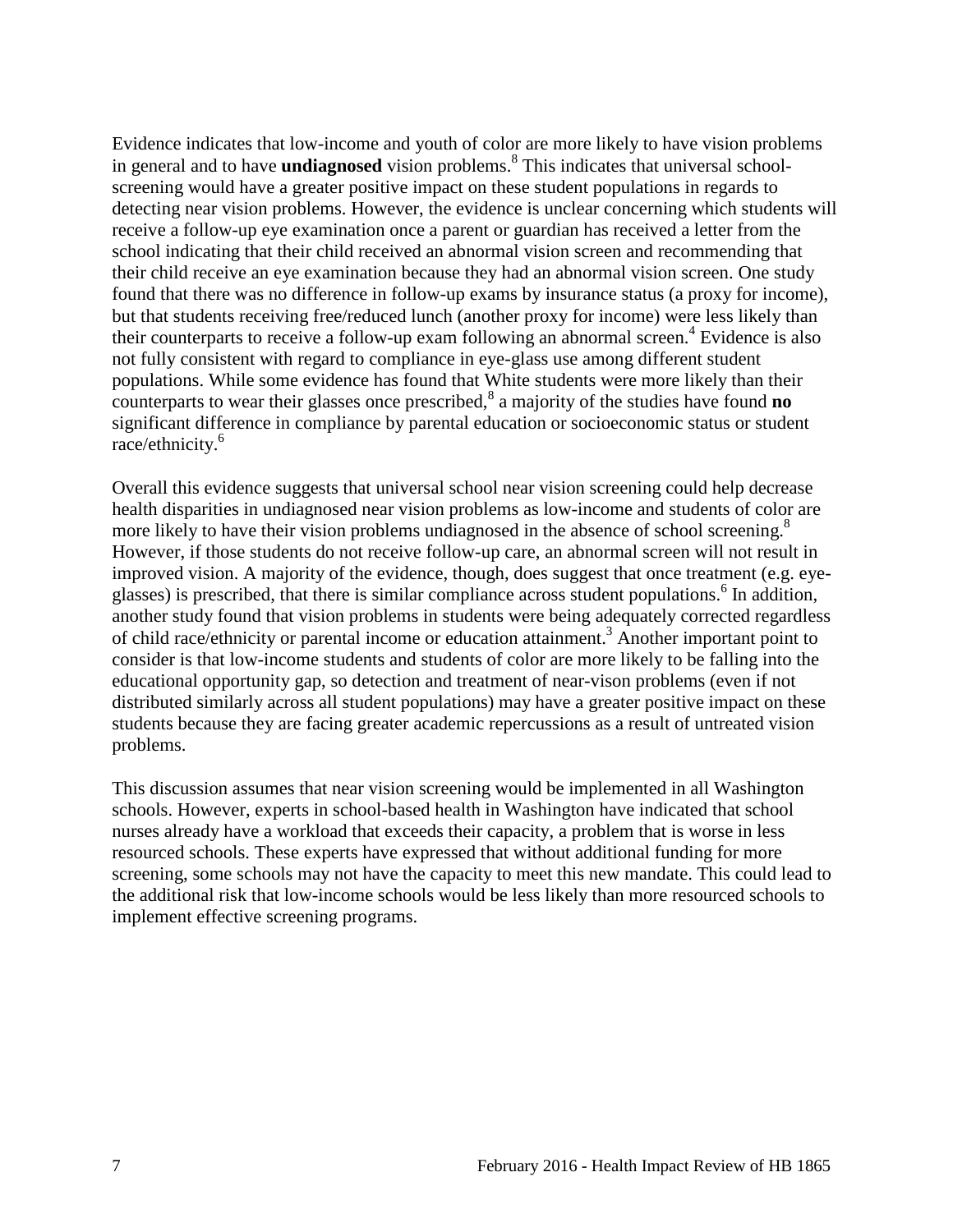#### **Annotated References**

#### <span id="page-9-1"></span><span id="page-9-0"></span>**1. Kemper AR, Helfrich A, Talbot J, Patel N. Outcomes of an elementary schoolbased vision screening program in North Carolina.** *The Journal of School Nursing.*  **2012;28(1):24-30.**

Kemper et al. indicate that North Carolina has a unique electronic database which can be used to track vision care following school vision screening. Data from the North Carolina Department of Health and Human Services indicate that in the 2009-2010 school year over 70% of students referred for follow-up exams as a result of the school-based vision screening received follow-up exams. These data show that the schools conducted nearly 500,000 vision screenings leading to more than 25,000 eye exams. Vision screening occurs in most North Carolina schools in kindergarten through fifth grades—but schools can opt out of the screening. Distance visual acuity and stereopsis (depth perception) screening are recommended. The state also recommends that schools send a letter with the screening results home to parents and that the school make three additional attempts to contact the parents to ensure that follow-up was completed. Washington State does not require follow-up with parents in addition to the original letter, and therefore the compliance rates in North Carolina may not be fully generalizable to Washington. Kemper et al. analyzed 2009-2010 data for first, third, and fifth grade students from ten elementary schools in four counties in North Carolina that complied with the screening recommendations and where the screening program was administered by school nurses. Twohundred nine (7.7%) of the 2,729 children screened had an abnormal screening result. Eightynine percent of the 209 students were entered into the database. The school nurse was able to collect subsequent eye examination results from nearly 57% of those who were in the database, with an additional 14% of parents reporting that they had taken their child for a follow-up exam—indicating that at least 71% of those students in the database who were referred for follow-up actually received a follow-up exam. Of those who provided eye exam results, 54.7% had far-vision problems and 22.6% had near vision problems. It is important to note that the schools did not screen for near vision acuity, so this figure represents the near-vison problems among students who had abnormal results for other vision screenings. Almost 89% of students referred received new corrective lenses. The authors note that even with incomplete follow-up, many children received treatment.

# <span id="page-9-2"></span>**2. Kimel LS. Lack of follow- up exams after failed school vision screenings: An**

**investigation of contributing factors.** *Journal of School Nursing.* **2006;22(3):156-162.** Kimel provided an overview of past studies on the rates of follow-up exams for children who have had abnormal vision screenings. Rates have varied widely between studies. For example, they note that Parrott et al., 1999 found 32-37% of children who had an abnormal vision screening in day care centers received follow-up exams. In order to identify barriers to care, Kimel interviewed parents (n=55; 82% response rate) of students who had abnormal school vision screenings but who did not receive follow-up eye care. The author found that only 9% of participants were not aware of their child's abnormal screening and the need for follow-up care. The participants identified a number of barriers including cost, logistical barriers (e.g. no car, no phone, problems making an appointment), social barrier (e.g. all adults in household working), and perception barriers (e.g. did not see vision care as a priority).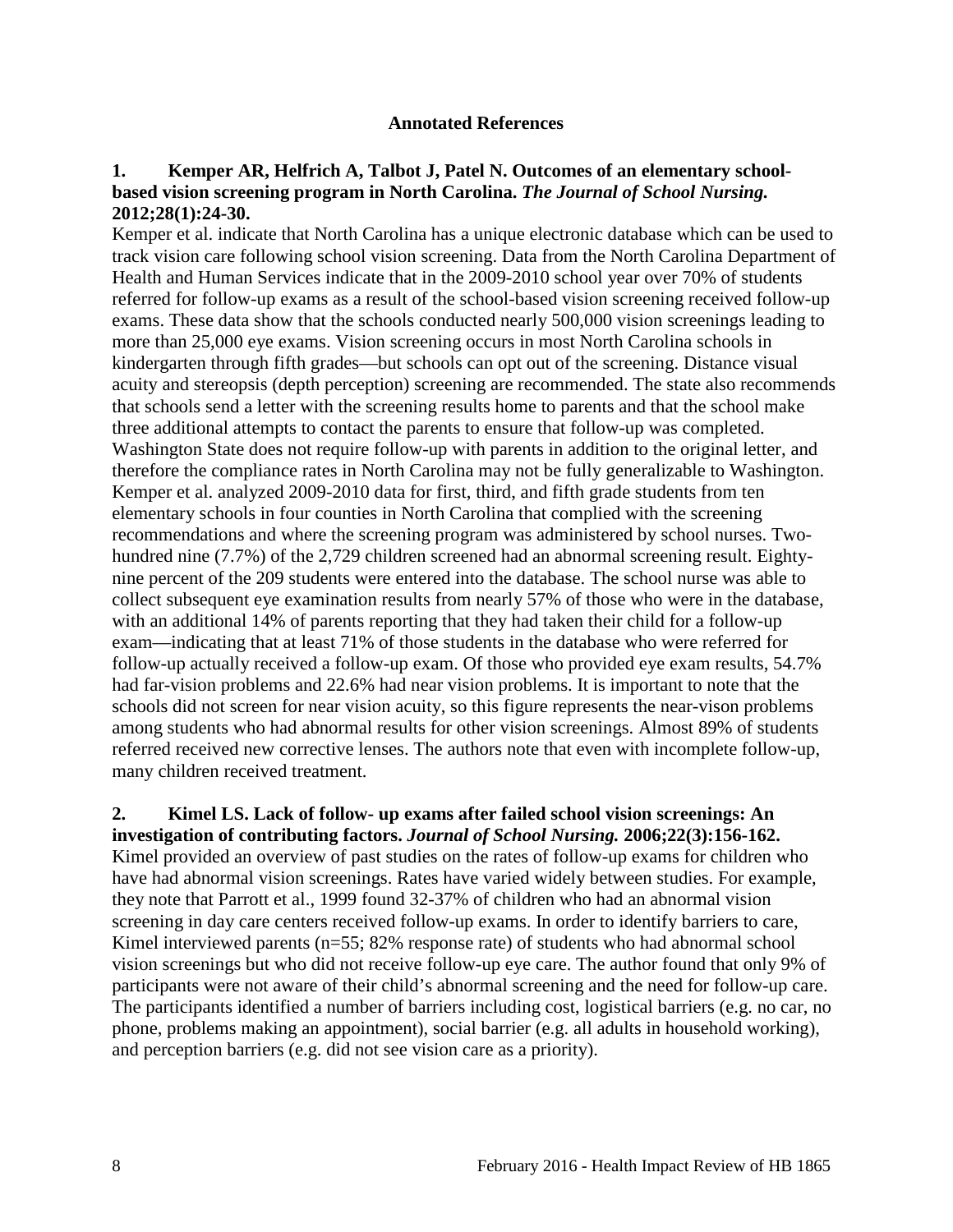#### <span id="page-10-1"></span>**3. Manny RE, Sinnott LT, Jones-Jordan LA, et al. Predictors of adequate correction following vision screening failure.** *Optometry and Vision Science : Official Publication of the American Academy of Optometry.* **2012;89(6):892.**

Manny et al. analyzed data from a subset of children enrolled in the Collaborative Longitudinal Evaluation of Ethnicity and Refractive Error (CLEERE) Study (n=798) who failed the vision screening portion of the CLEERE protocol and returned for follow-up the following year. This longitudinal study tracked youth in first through eighth grade from 1989 to 2009 in California, Alabama, Texas, and Arizona. Fifty-six percent of the 798 participants also had complete parental income, education, and vision acuity data and could be included in the analysis controlling for these factors. Four hundred ninety-two of the 798 children received a vision screening with a letter sent home to their parents if a complete eye examination was recommended based on the screening results. The remaining children received a vision screening, a free eye examination if indicated by the screening, and a free pair of eye glasses (complete care model). One year later all participants were seen and 28% of those whose parents were notified by letter only (those who did not receive the complete care model) had their vision problem adequately corrected (compliance). This rate was similar for the children receiving the complete care model. The authors found no association between race/ethnicity and odds of vision problems being adequately corrected. With each one year increase in age the odds of compliance at the follow-up visit increased by 12%. Parental factors (income, educational attainment, and vision acuity) were not significantly associated with the odds of compliance at follow-up.

#### <span id="page-10-0"></span>**4. Mark H, Mark T. Parental reasons for non**‐ **response following a referral in school vision screening.** *Journal of School Health.* **1999;69(1):35-38.**

A school nurse attempted to contacted the parents of all 301 students who had abnormal results in the school vision screening in Durham County, North Carolina between 1996-1997 to administer a questionnaire (n=232 parents; response rate 77%). Ninety percent of the parents recalled receiving a referral letter from the school nurse, 65% of whom reported taking their child for a follow-up eye exam. The authors note that the school vision screening did not lead to high rates of over-referral (80% of the students who received a follow-up exam had visual abnormalities). The authors found no significant association between insurance status and if a parent had secured a follow-up exam, though they did find differences in why the parents did not seek care based on insurance status (e.g. parents with no insurance were more likely to cite financial barriers than parents with private insurance or Medicaid). Children who were eligible for free or reduced lunch (a proxy for family income) were significantly less likely (29%) than their counterparts to have received a follow-up exam (66%).

#### **5. Mathers M, Keyes M, Wright M. A review of the evidence on the effectiveness of children's vision screening. Vol 36. Oxford, UK 2010:756-780.**

Mathers et al. conducted a review of the literature published from 1990 to 2008 to determine the effectiveness of universal vision screening for children from birth to 16 years of age. The authors rated the quality of both primary evidence and review articles. They included 40 articles (2 randomized control trials, 33 non-randomized control trials, and 8 systematic reviews). The included studies were not only on school-based vision screening programs, though studies in these settings were included. Mathers at al. conclude that evidence indicates that early vision screening, and early treatment, lead to improved vision outcomes, while vision screening in the later grades detected few new cases of vision abnormalities. The authors also note that a majority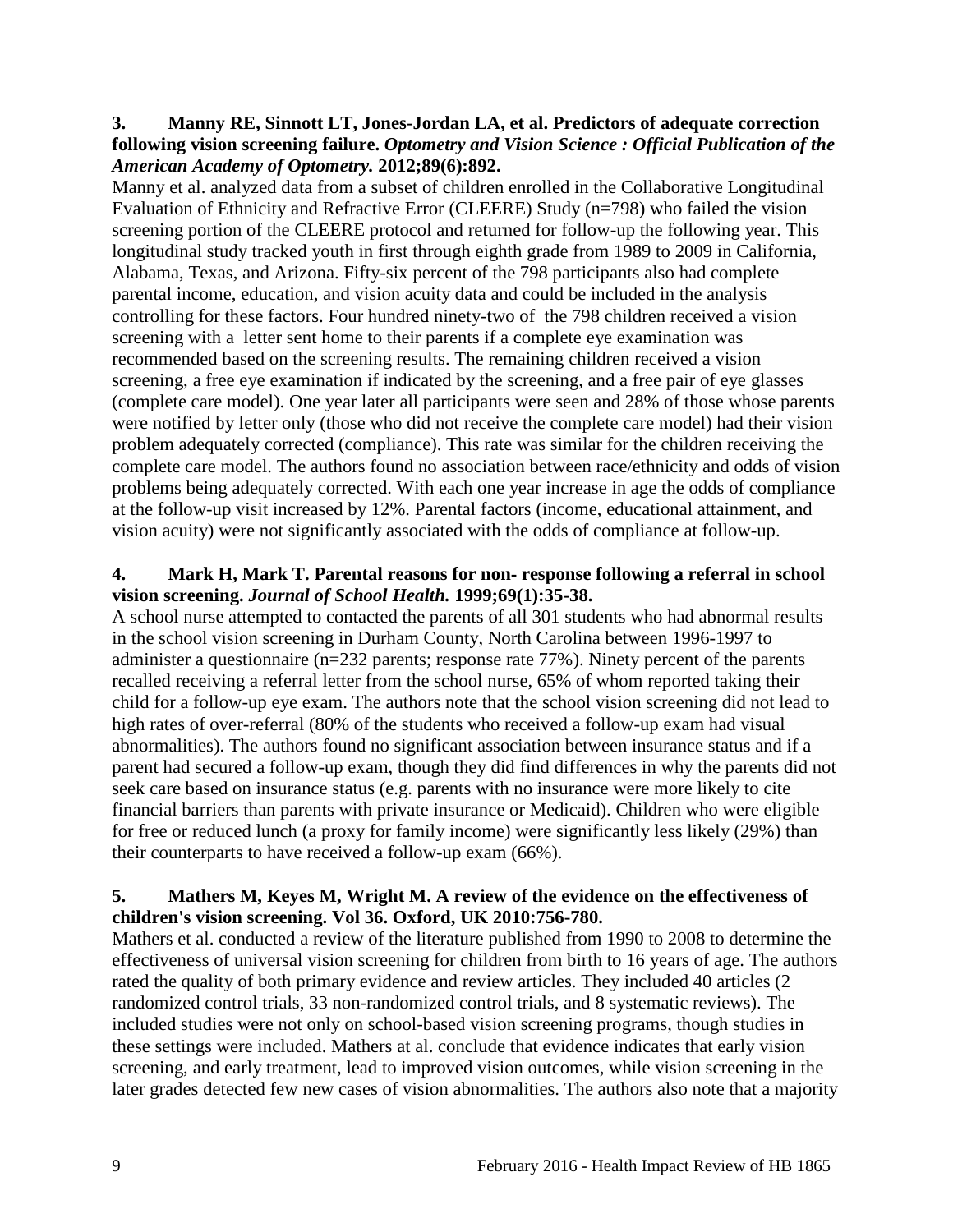of the studies indicate that orthoptists were the preferred screener but that screening could be performed by nurses. One systematic review found that nurses were highly accurate in vision screening for school age children, but that they would benefit from more training.

#### <span id="page-11-1"></span>**6. Messer DH, Mitchell GL, Twelker JD, Crescioni M. Spectacle wear in children given spectacles through a school- based program.** *Optometry and Vision Science : Official Publication of the American Academy of Optometry.* **2012;89(1):19.**

Messer et al. analyzed data for 8 to 14 years olds participating in the CLEERE study in Southern Arizona. These youth were predominantly Native American students. From 2004 to 2005 six hundred children had their vision screened, and 307 were prescribed and dispensed glasses. Eighth graders  $(n=20)$  were not available for follow-up at one year, so the study population included 287 potential participants. Ten to 14 months after the initial exam students were brought from class for a follow-up exam and asked to wear their glasses. Students knew that a follow-up would occur, but they did not know the exact date of the exam. Researchers noted if the student was wearing their glasses for the exam. During the follow-up students filled out a questionnaire. The authors had complete follow-up data for 86% of the students (n=247). At the follow-up only 33% of students had their glasses with them. Over 80% of students without their glasses reported that they were lost or broken. Using univariate logistic regression the authors found that male students and Native-American students were less likely than their counterparts to be wearing their glasses. Multivariate logistic regression, though, did not identify race/ethnicity or sex as significant factors. The authors found no significant association between parental educational attainment or income and likelihood that their child was wearing their glasses. Almost all of these students (whether they were wearing their glasses or not) reported that their glasses helped them see more clearly and made their eyes feel better. As visual acuity decreased, likelihood of wearing their glasses increased. In their discussion, the authors cite six studies which have found a range of compliance with wearing glasses at follow up. The rates of compliance in five of these studies included: 13.4% (with an additional 34% of students having glasses with them but not wearing them), 19%, 50%, 71.6% and 82%. They also note that their finding that parental education and socioeconomic status were not significantly associated with compliance with wearing glasses is consistent with what other studies have found (four studies cited).

#### <span id="page-11-0"></span>**7. Allen Thurston P, Mhairi Thurston MAM. A literature review of refractive error and its potential effect on reading attainment in the early years of school.** *Optometry & Visual Performance.* **2013;1(1):25-31.**

Thurston et al. conducted a review of the literature published between 1970 and 2011 on the relationship between vision problems (including near vision problems) and reading development. Forty articles met their inclusion criteria. They note that the literature shows a correlation between near vision problems and reading problems in school age children—though only a few studies have explored the possibility of causation. Twelve primary studies looked specifically at the link between vision acuity and reading outcomes (e.g. reading speed, reading scores, reading level), all of which found a link between vision problems and worse reading outcomes. For example, a study conducted by Krumholtz (2000) found that hyperopia (near vision problems) was associated with lower levels of reading, but that when 25 students were given vision correction 84% of them gained over 20 percentage points in their achievement test percentile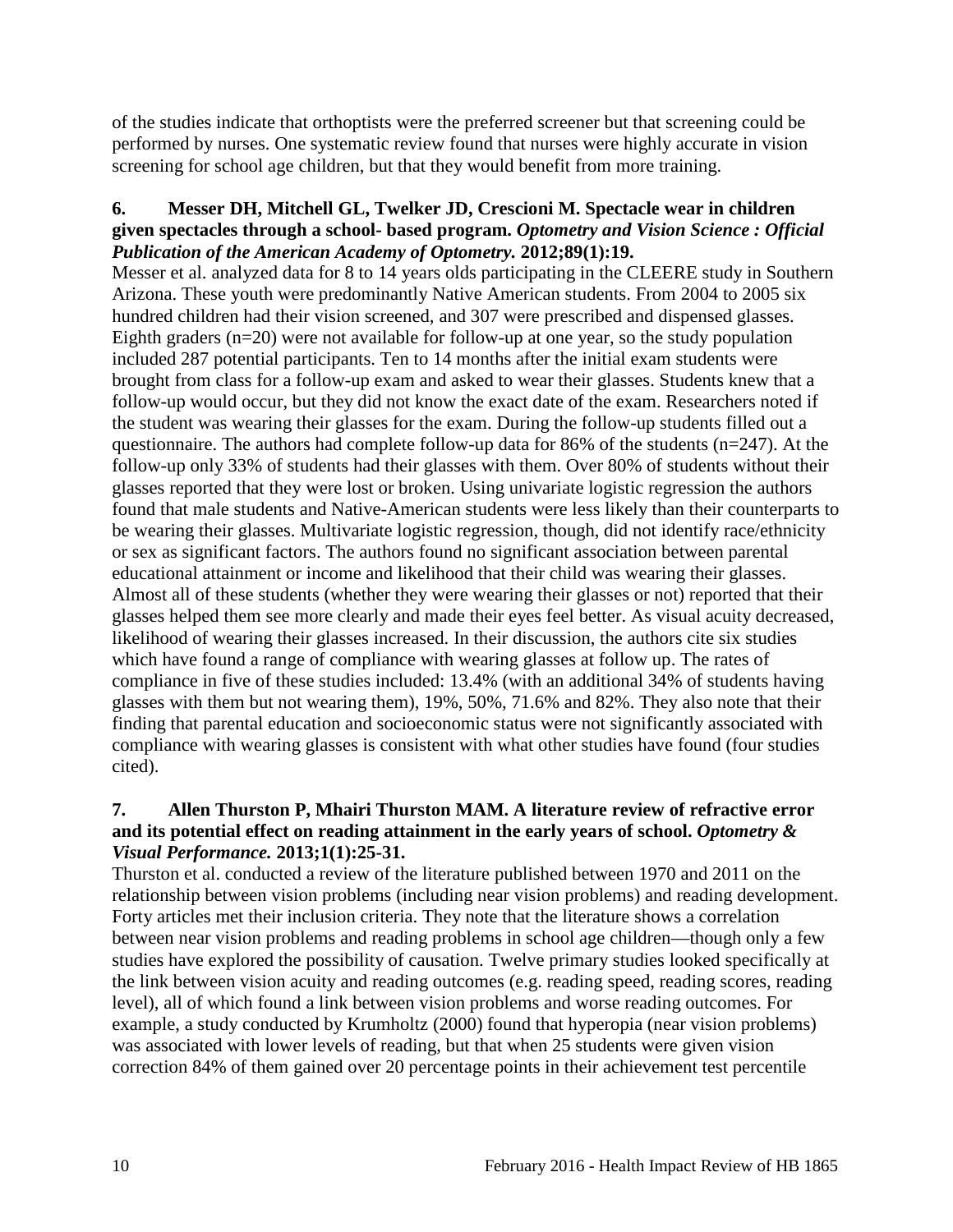rank. An additional study found the provision of reading glasses and vision therapy was associated with improved grades and standardized test scores in reading and mathematics.

#### <span id="page-12-1"></span>**8. Basch CE. Vision and the achievement gap among urban minority youth.** *Journal of School Health.* **2011;81(10):599-605.**

Basch provides a review of the literature relating to the connection between vision problems and the educational opportunity gap. The author cites data from a National US sample which show that rates of vision problems were significantly higher for Black and Hispanic 12 to 19 year olds than their White counterparts, and that the rates were almost three times higher for individuals below the poverty level than for those with incomes twice the poverty level. One study found that Black and Hispanic 12-18 year olds were less likely to have their glasses with them at the time of the study. A study conducted in the United States found that 12.8% of screened 5-17 year olds had near vision problems. The author also cites evidence that low-income children and those experiencing problems in school are disproportionality impacted by poor vision. Research also indicates that low-income youth and youth of color are more likely than their counterparts to have undiagnosed and undertreated vision problems. Youth with academic or behavioral risk factors (such as intellectual disabilities or dyslexia) may also be more likely to have unidentified or untreated vision problems. The author cites evidence that hyperopia is associated with adverse impacts on literacy, reading test scores, as well as letter and word recognition among 4-7 year olds. The authors also indicate that undetected or untreated vision problems can also be a risk factor for social or emotional problems. Basch cites evidence indicating that school-based screening paired with a note home to a child's guardian about a failed screening test may not be sufficient to lead to treatment for low-income students. The author concludes that school-based vision screening is a logical approach to identify disparities in vision problems, but that without adequate follow-up and treatment the full "educational benefits of vision screening cannot be realized."

#### **9. Narayanasamy S, Vincent SJ, Sampson GP, Wood JM. Impact of simulated hyperopia on academic- related performance in children.** *Optometry and Vision Science : Official Publication of the American Academy of Optometry.* **2015;92(2):227.**

Narayanasamy et al. measured academic performance among fifteen youth with normal vision both before and after simulating hyperopia. The authors found that simulated near vision problems led to significantly worse performance on a standardized reading test, visual information processing tests, and eye movement tests. When simulated hyperopia was combined with 20 minutes of sustained near-work the authors observed performance reductions between 5 and 24%.

#### <span id="page-12-0"></span>**10. Melby JN, Conger RD, Fang SA, Wickrama KA, Conger KJ. Adolescent family experiences and educational attainment during early adulthood.** *Developmental Psychology.*  **2008;44(6):1519-1536.**

Melby et al. analyzed data from a longitudinal study of two-biological-parent intact families in Iowa. They had a sample size of 451 families. The researchers conducted modeling to determine what factors impact educational attainment and found level of academic engagement was strongly correlated with later educational attainment.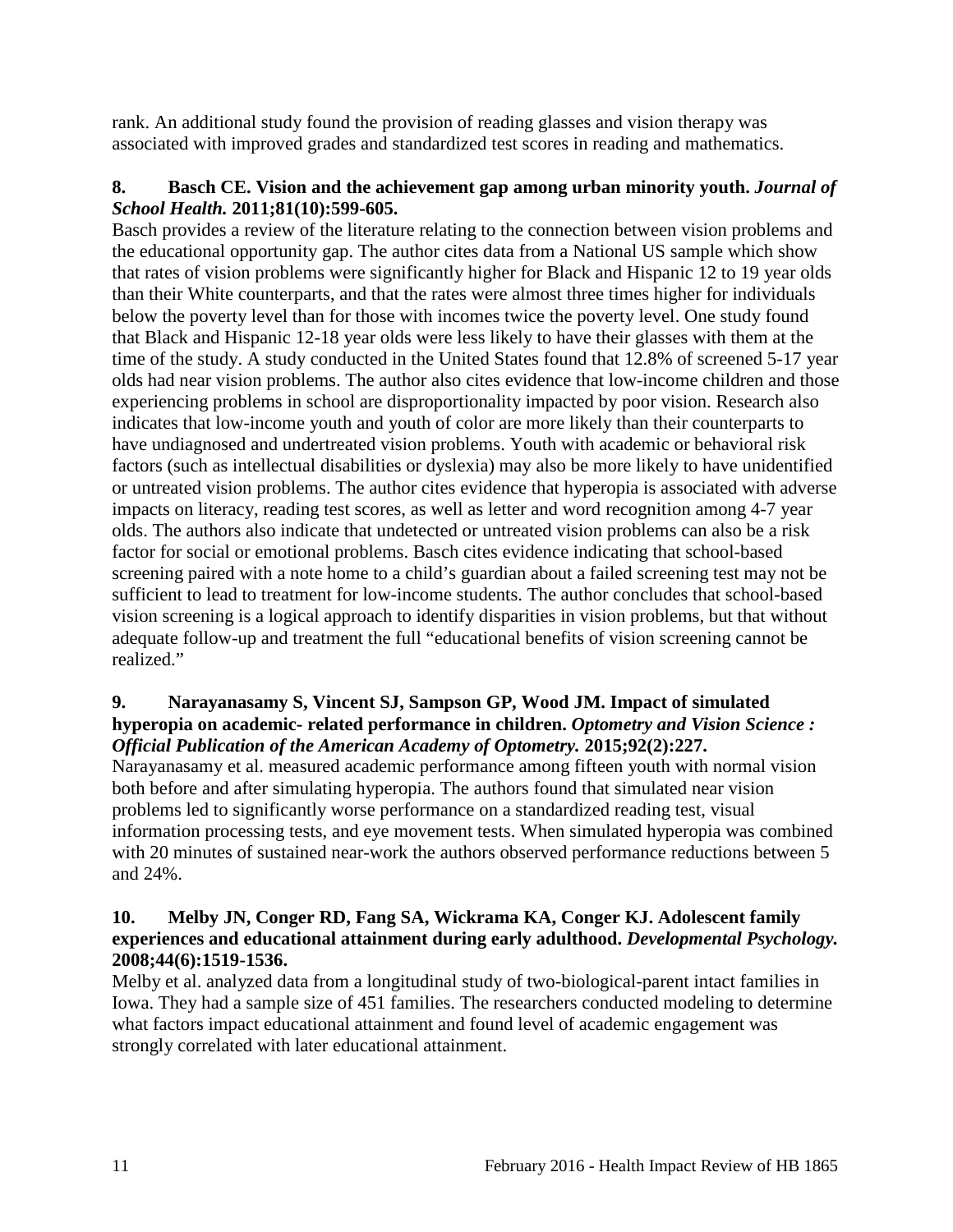#### **11. Lucio R, Hunt E, Bornovalova M. Identifying the necessary and sufficient number of risk factors for predicting academic failure.** *Developmental Psychology.* **2012;48(2):422- 428.**

Lucio et al. analyzed data from the Educational Longitudinal Study: 2002 which includes a national sample of 14,796 students. The authors used a 5-step process to identify which factors contribute to academic 'failure'—a grade point average (GPA) of less than 2.0 which is the minimum GPA needed to graduate from high school. They found that a number of academic outcomes impact a student's GPA and therefore their ability to attain a high school diploma. These factors include academic engagement, grade retention, and behavior. The authors also found that the odds of passing decreased with each additional risk factor: "For each risk factor that is added, there is a 47% increased likelihood of failing."

## **12. Ou S-R, Reynolds AJ. Predictors of educational attainment in the Chicago Longitudinal Study.** *School Psychology Quarterly.* **2008;23(2):199-229.**

Ou and Reynolds analyzed data from the Chicago Longitudinal Study, using a sample size of 1,286 youth in order to investigate predictors of high school completion and total educational attainment. They found that, among other factors, school absences, grade retention, and youth's educational expectations all influenced educational attainment.

#### <span id="page-13-1"></span>**13. Winding TN, Nohr EA, Labriola M, Biering K, Andersen JH. Personal predictors of educational attainment after compulsory school: Influence of measures of vulnerability, health, and school performance.** *Scandinavian Journal of Public Health.* **2013;41(1):92-101.**

Winding et al. analyzed data from a 2004 questionnaire completed by a cohort of adolescents born in 1989 (n=3053) in Denmark (83% response rate) and linked 2010 educational attainment data from Statistics Denmark. This allowed for a follow-up of 6.5 years. The authors found that low grades during primary school was predictive of not having completed a secondary education by age 20/21 (odds ratios between 1.7 and 2.5). For students with low math grades this association was even stronger. The authors cite two additional studies which have also found an association between school performance and later educational attainment.

#### <span id="page-13-0"></span>**14. Kandel DB, Griesler PC, Schaffran C. Educational attainment and smoking among women: Risk factors and consequences for offspring.** *Drug and Alcohol Dependence.*  **2009;104:24-33.**

Researchers examined United States data from four national data sets and found that, among women, lower levels of education are associated with greater risk of being a current smoker, smoking daily, smoking heavily, being nicotine dependent, starting to smoke at an early age, having higher levels of circulating cotinine (a metabolite of nicotine) per cigarettes smoked, and continuing to smoke in pregnancy. In addition, lower levels of maternal education were linked to increased risk of antisocial behavior among offspring.

**15. McCarty CA, Mason WA, Kosterman R, Hawkins JD, Lengua LJ, McCauley E. Adolescent school failure predicts later depression among girls.** *The Journal of Adolescent Health : Official Publication of the Society for Adolescent Medicine.* **2008;43(2):180-187.** McCarty et al. conducted a prospective longitudinal cohort study with a sample of 808 youth followed from ages 10 to 21. The researchers discovered that adolescent school 'failure'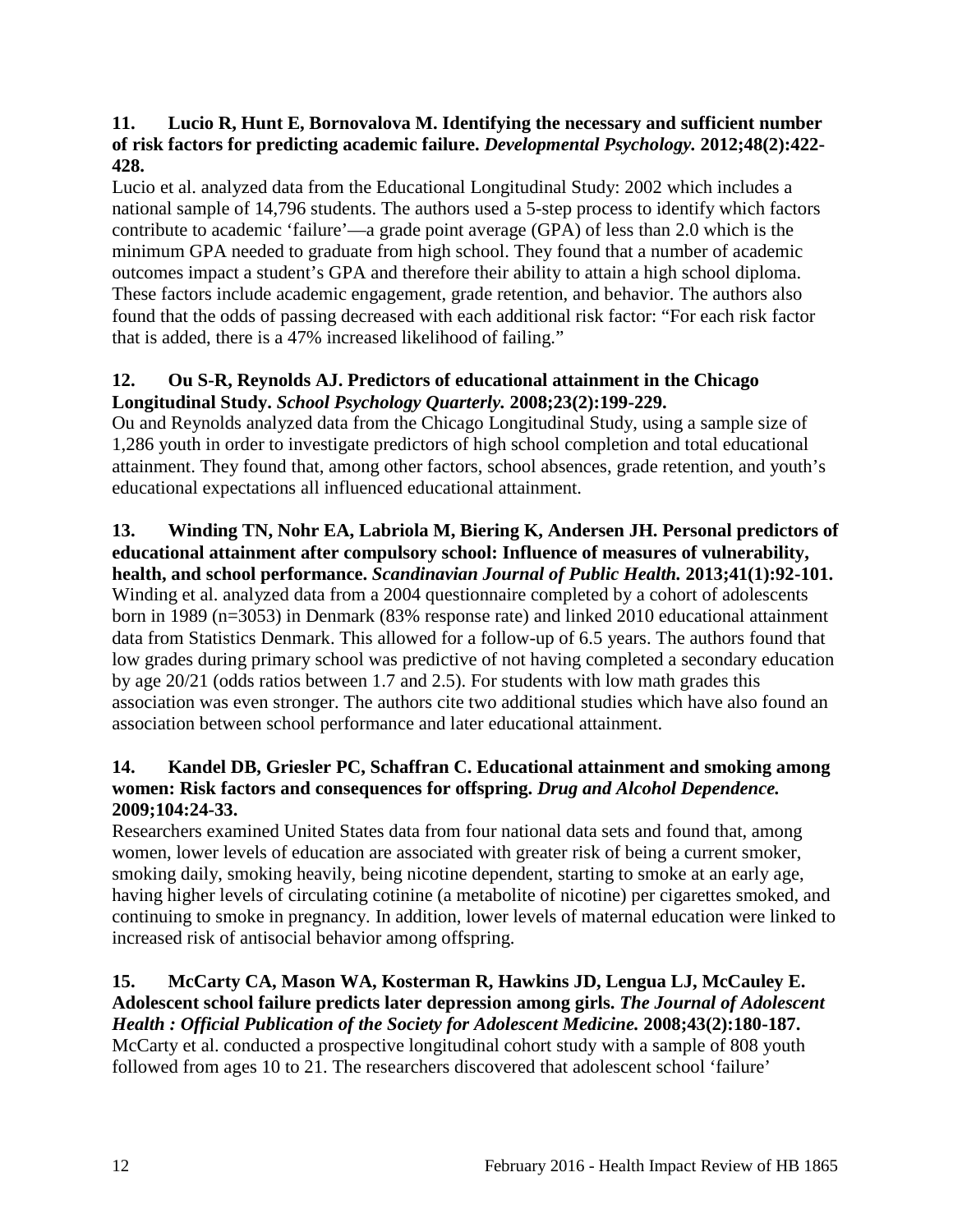(meaning being suspended, expelled, or dropping out of high school early) predisposed girls to depression in early adulthood.

## **16. McLaren L. Socioeconomic status and obesity.** *Epidemiologic Reviews.*  **2007;29(1):29-48.**

McLaren et al. conducted a meta-analysis exploring the relationship between obesity and SES among adults. A total of 333 studies published internationally met the inclusion criteria. In highly developed countries, the majority of the studies found higher body weights among women with lower education attainment. Nearly 50% of the studies in highly developed countries found the same relationship for men.

# **17. Mersky JP, Reynolds AJ. Educational success and adult health: Findings from the**

**Chicago Longitudinal Study.** *Prevention Science.* **2009;10(2):175-195.**Mersky and Reynolds analyzed data from a Chicago prospective cohort study that followed 1,539 individuals. Results indicate that high school completion was significantly and inversely associated with tobacco smoking, frequent substance use, depression, and no health insurance coverage. In addition, middle school reading performance was inversely related to depression and student's expectation to attend college was negatively associated with frequent drug use.

#### **18. Mezuk B, Eaton WW, Golden SH, Ding Y. The influence of educational attainment on depression and risk of type 2 diabetes.** *American Journal of Public Health.*  **2008;98(8):1480.**

Researchers analyzed adult survey data collected in the Baltimore Epidemiological Catchment Area and then conducted follow-up interviews with the survey cohort. Mezuk et al. found a statistically significant association between type 2 diabetes and lower educational attainment. In addition, the data indicate that depression was associated with type 2 diabetes, but each year of education attained decreased the risk of type 2 diabetes for those experiencing depression.

#### <span id="page-14-0"></span>**19. Centers for Desease Control and Prevention. Behavioral risk Factor Surveillance System Prevalence and Trends Data: Washington. 2012;**

#### **[http://apps.nccd.cdc.gov/brfss/page.asp?cat=XX&yr=2012&state=WA#XX.](http://apps.nccd.cdc.gov/brfss/page.asp?cat=XX&yr=2012&state=WA%23XX) Accessed December 2, 2013.**

Recent Behavioral Risk Factor Surveillance System (BRFSS) data from Washington State indicate that as educational attainment increases income level also increases. These data also find correlations between higher income and improved health for a number of indicators including: oral health, tobacco use, women's health indicators, health screening rates, and physical activity. These data also show correlations between higher educational attainment and positive health outcomes for these same indicators.

# <span id="page-14-1"></span>**20. Reed P KD, Cheng E, Kinne S. Washington State Department of Health.** *Health of*

*Washington State Report: Mortality and Life Expectancy.* **2013.**The authors present Washington State data on mortality and life expectancy. The data show that age-adjusted death rates were higher in Washington census tracks with higher poverty rates. The state data also show that self-reported health status decreases as income decreases.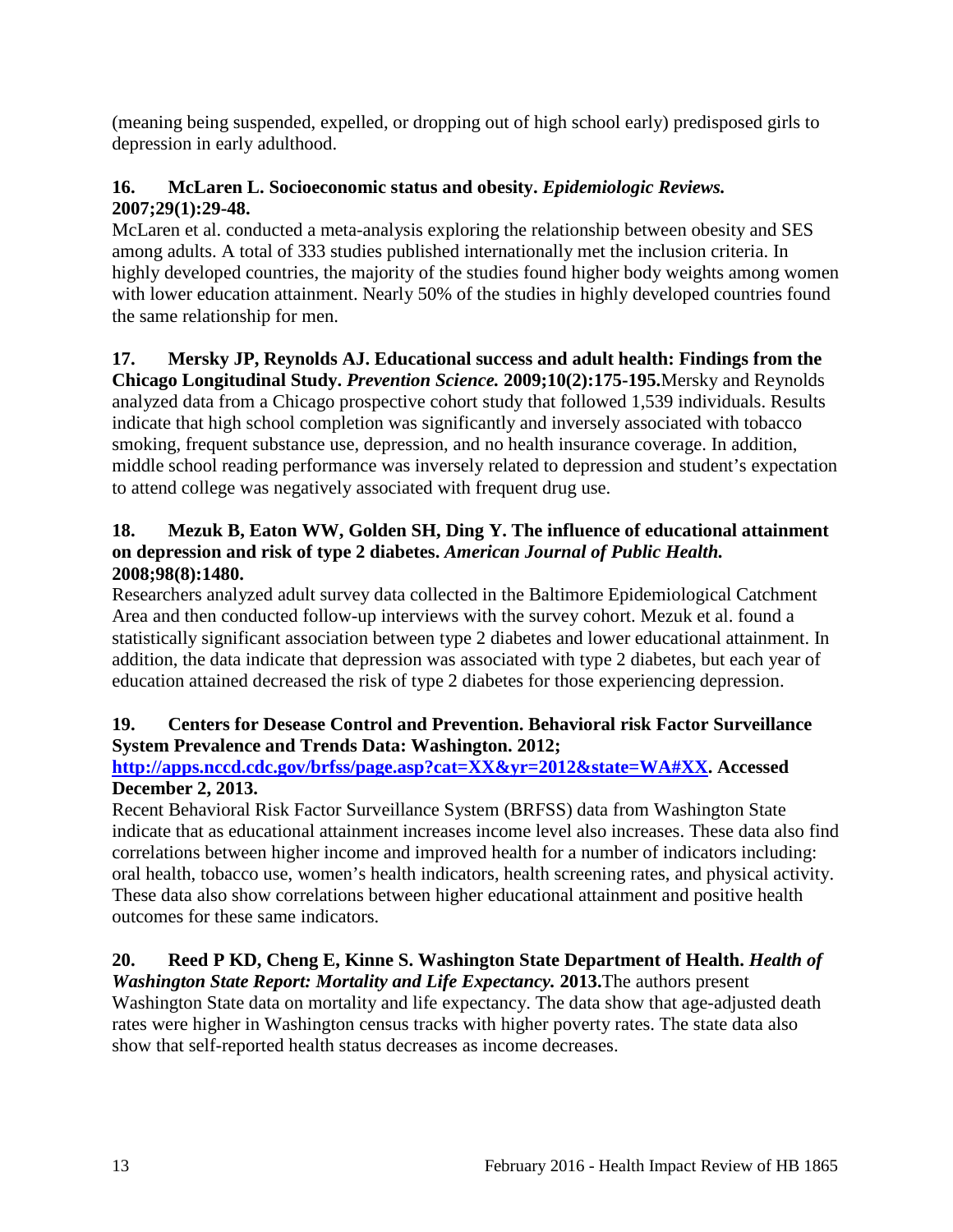#### **21. Skodova Z, Nagyova I, Dijk J, et al. Socioeconomic differences in psychosocial factors contributing to coronary heart disease: A review.** *Journal of Clinical Psychology in Medical Settings.* **2008;15(3):204-213.**

Skodova et al. conducted a meta-analysis of the literature addressing the relationships between SES, coronary heart disease (CHD), and psychosocial factors contributing to coronary heart disease. Researchers identified 12 studies that met their inclusion criteria. They found that higher levels of education are associated with lower rates of CHD, and that decreasing education is associated with factors that are linked to CHD such as depression, anxiety, hostility, and a lack of social supports.

# **22. Steptoe A, Hamer M, Butcher L, et al. Educational attainment but not measures of current socioeconomic circumstances are associated with leukocyte telomere length in**

**healthy older men and women.** *Brain Behavior and Immunity.* **2011;25(7):1292-1298.** Steptoe et al. analyzed data collected from 543 male and female London-based civil servants of white European origin. All participants were between the ages of 53 and 76 and healthy. Researchers looked at blood samples to determine telomere length and telomerase activity. Telomere shortening is associated with aging. Short telomeres are also associated with increased risk of premature heart attack and mortality. Researchers found that lower educational attainment was associated with shorter telomere length after controlling for biological and behavioral covariates. This association remained significant even after adjusting for current SES. Researchers speculated that low educational attainment may be an indicator of long-term lower SES, and may be associated with accumulated stress resulting in telomere shortening. They also postulate that education may promote problem-solving skills leading to reduced responses to stress, thereby impacting aging.

### <span id="page-15-1"></span>**23. VanEenwyk J BG, Bezruchka S, Pobutky, A. Washington State Department of Health. 2013.** *Health of Washington State Report: Social and Economic Determinants of Health.* **2013.**

VanEenwyk et al. conducted a review of the literature on the complex relationships between the social factors that impact health. The authors found that the literature provides extensive evidence of the association between lower income and poor health outcomes.

#### <span id="page-15-0"></span>**24. Bureau of Labor Statistics website. Employment projections: Earnings and Unemployment Rates by Educational Attainment. Last updated May 22, 2013; [http://www.bls.gov/emp/ep\\_chart\\_001.htm.](http://www.bls.gov/emp/ep_chart_001.htm) Accessed December 10, 2013.**

National data from 2012 indicate that as educational attainment increases median weekly earnings also increase and unemployment rates decrease.

#### <span id="page-15-2"></span>**25. Paul KI, Moser K. Unemployment impairs mental health: Meta-analyses.** *Journal of Vocational Behavior.* **2009;74(3):264-282.**

Paul et al. conducted a meta-analysis of 237 cross-sectional and 87 longitudinal studies that examined the relationship between mental health and unemployment. The meta-analysis of cross-sectional data revealed that unemployed persons showed significantly more symptoms of distress and impaired well-being than did employed persons. The meta-analyses of longitudinal studies and natural experiments supported the concept that unemployment is not only correlated to distress but also causes it.